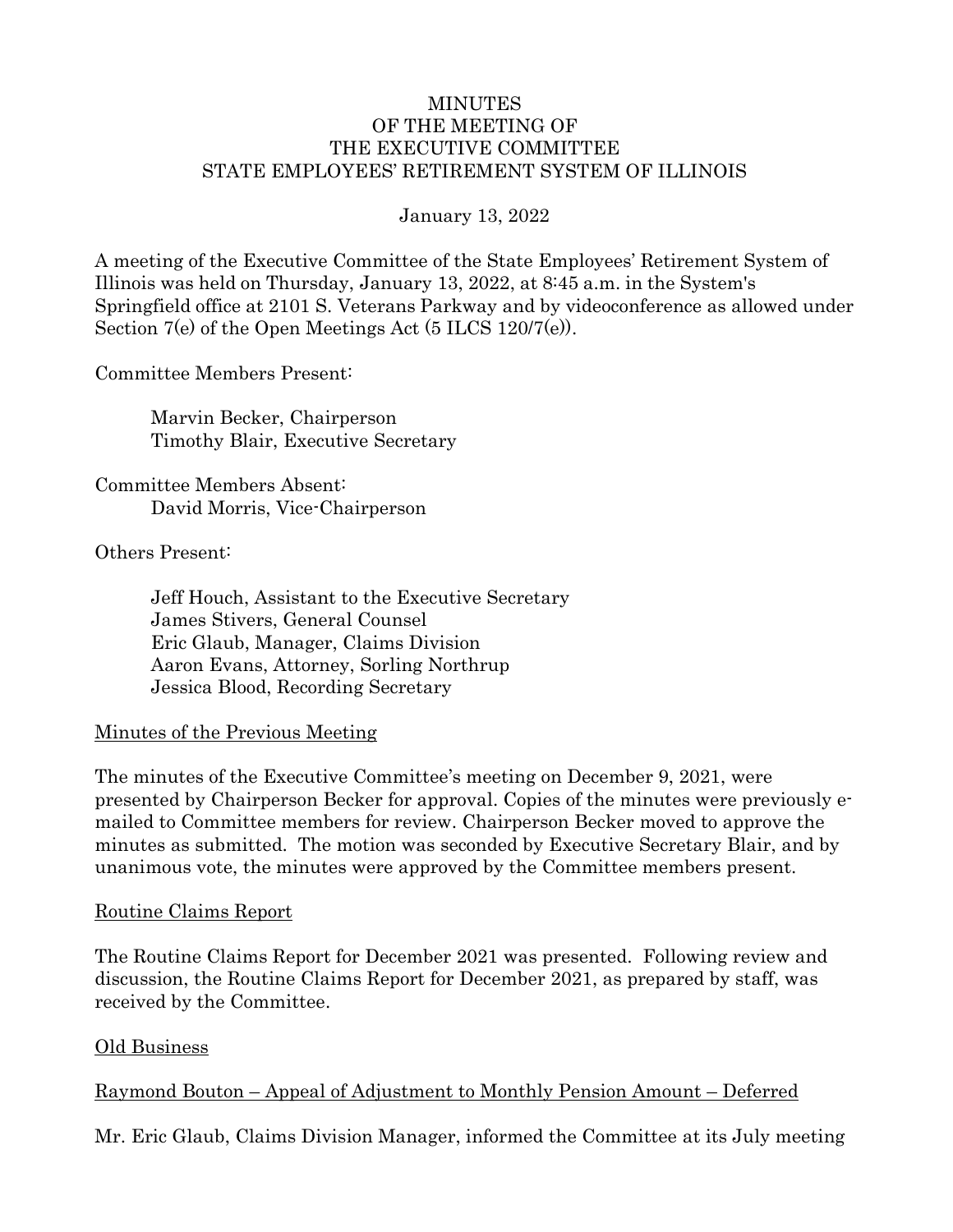that Mr. Bouton had asked to defer his case until he is able to attend the hearing in person.

Mr. Glaub reminded the Committee that Mr. Bouton had requested a formal hearing that would be scheduled as soon as logistically possible.

Yeashea Figgures-Lawton – Appeal of Non-occupational Disability Benefit Claim Denial – Deferred

Yeashea Figgures-Lawton works as a Correctional Officer II for the Illinois Department of Corrections. She last physically worked on February 3, 2021. A medical leave of absence was started on February 16, 2021. She applied for a non-occupational disability benefit. The medical report received indicated an onset date of February 3, 2021. There was no release date for her return to work, no medical diagnosis for her pain, and no restrictions were given.

Additional medical records were requested and received. The case file was sent to a medical consultant for review. The medical consultant indicated that the medical evidence in the file supported disability, but not until June 29, 2021.

Ms. Figgures-Lawton started a maternity leave on July 12, 2021. Therefore, she was not disabled for 30 days before she received full payment from her agency for the 10 weeks of maternity leave. She did not return to work after her maternity leave and has not supplied additional medical evidence to support her inability to return to work. As a result, the non-occupational disability claim was denied.

Ms. Figgures-Lawton is appealing the denial of her non-occupational disability claim. She is requesting her claim be approved effective February 2021, as well as for her current time away from work.

After hearing Ms. Figgures-Lawton present her case at their November 2021 meeting, the Committee decided to defer a decision pending receipt of further medical documentation to support her disability from April 2021 through present.

Mr. Glaub informed the committee that Ms. Figgures-Lawton had submitted new medical documentation that was currently under review.

# Jason Allen – Appeal of Adjustment to Monthly Pension Amount – Recommendation

Jason Allen retired August 1, 2016. His pension required review because additional contributions were posted from back wages paid out by his former agency.

During the review it was determined the final average compensation (FAC) was calculated incorrectly at retirement because non-pensionable earnings were mistakenly included. Lump sum holiday payments were discovered within the initial calculation.

Lump sum holiday payments are not pensionable so the agency should not have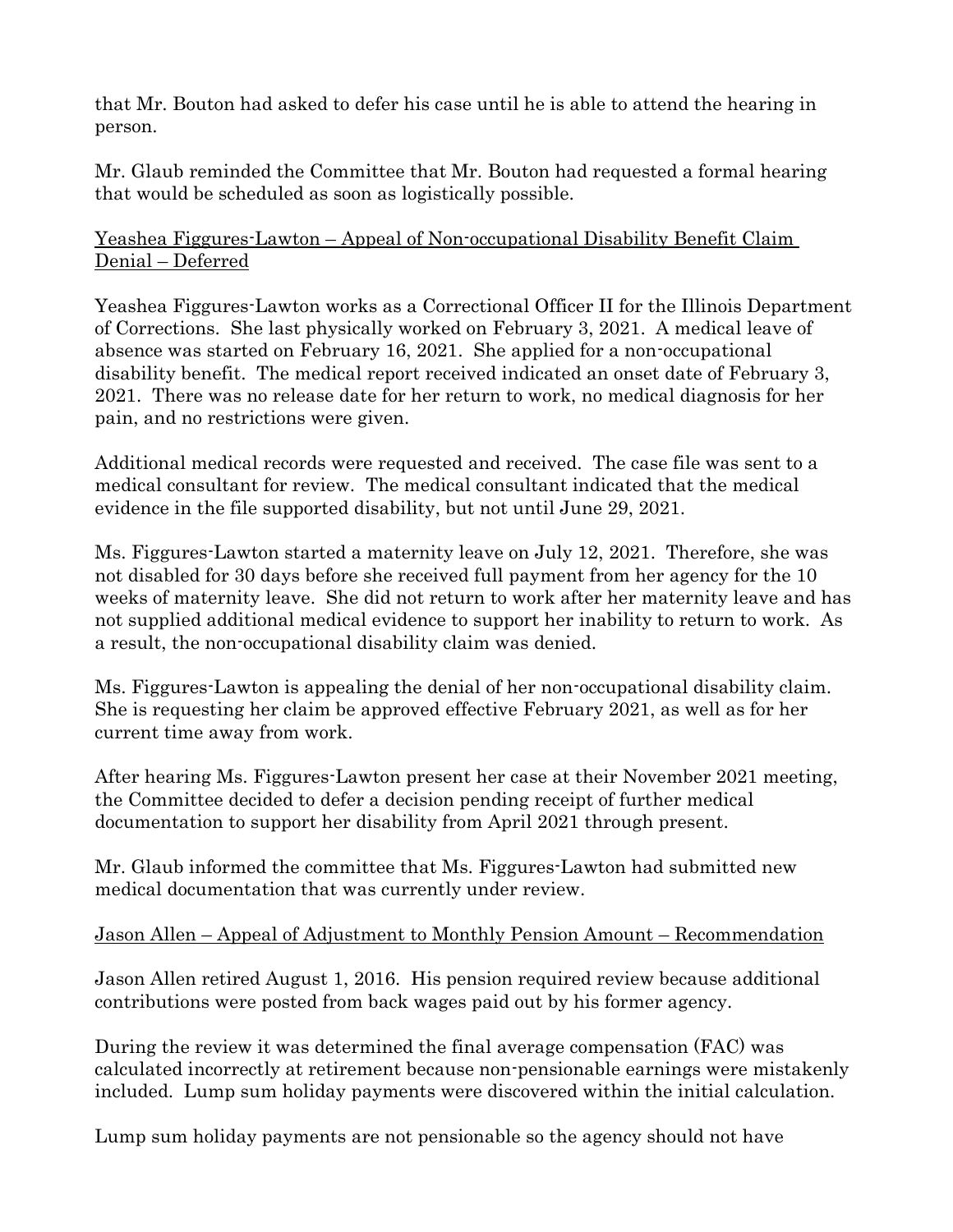withheld retirement contributions. A refund is due to Mr. Allen for these retirement contributions.

Mr. Allen's FAC was recalculated and adjusted in accordance with Section 14-148.1 of the Illinois Pension Code. The recalculation resulted in a lower FAC than was used at retirement and resulted in an overpayment in pension benefits. Since the mistake was undiscovered for more than 3 years the overpayment is not due and Mr. Allen's monthly pension amount was adjusted, as prescribed by law.

Mr. Allen is appealing the adjustment to his monthly pension amount. If the adjustment stands, a full refund is due to Mr. Allen for all contributions that were mistakenly taken from lump sum holiday payments by his agency.

After hearing Mr. Allen present his case at their December 2021 meeting, the Committee decided to refer the matter to external counsel for a recommendation.

Attorney Evans presented Recommendation No. 2022-1 to deny Mr. Allen's appeal. Executive Secretary Blair moved to adopt Recommendation No. 2022-1. The motion was seconded by Chairperson Becker and passed unanimously.

## Terry Hart – Appeal of Adjustment to Monthly Pension Amount – Recommendation

Terry Hart retired July 1, 2015. His pension required review because additional contributions were posted from back wages paid out by his former agency.

During the review it was determined the final average compensation (FAC) was calculated incorrectly at retirement because non-pensionable earnings were mistakenly included. Lump sum holiday payments were discovered within the initial calculation.

Lump sum holiday payments are not pensionable so the agency should not have withheld retirement contributions. A refund is due to Mr. Hart for these retirement contributions.

Mr. Hart's FAC was recalculated and adjusted in accordance with Section 14-148.1 of the Illinois Pension Code. The recalculation resulted in a lower FAC than was used at retirement and resulted in an overpayment of pension benefits. Since the mistake was undiscovered for more than 3 years the overpayment is not due and Mr. Hart's monthly pension amount was adjusted, as prescribed by law.

Mr. Hart is appealing the adjustment to his monthly pension amount.

After hearing Mr. Hart present his case at their December 2021 meeting, the Committee decided to refer to external counsel for a recommendation.

Attorney Evans presented Recommendation No. 2022-3 to deny Mr. Hart's appeal. Executive Secretary Blair moved to adopt Recommendation No. 2022-3. The motion was seconded by Chairperson Becker and passed unanimously.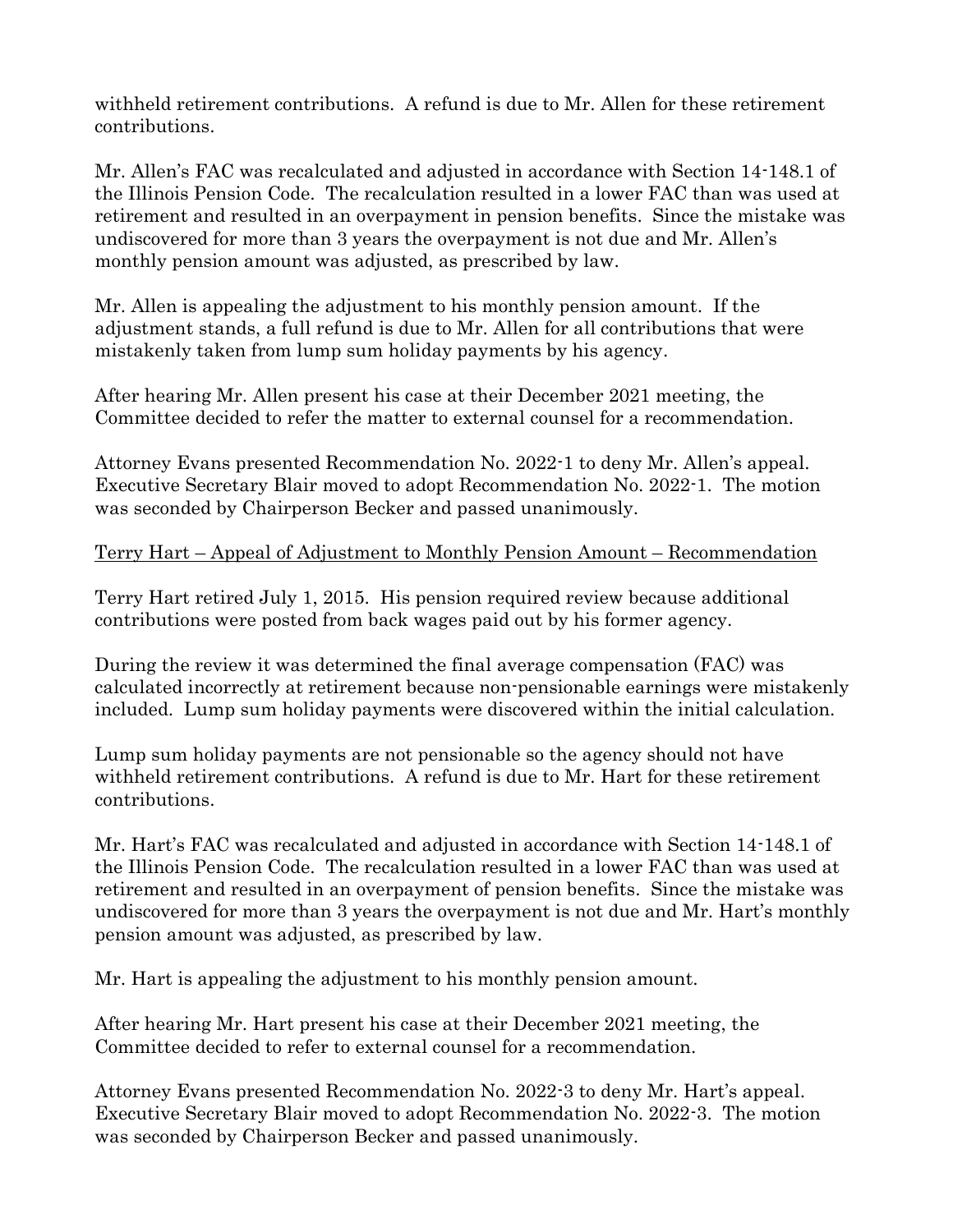## Shafiah Dunmars – Appeal to Waive Overpayment – Personal Hearing via Videoconference – Recommendation

Shafiah Dunmars has 12 years and 7 months of service credit and is currently receiving a non-occupational disability benefit for a separate disabling condition. From July 31, 2015, through May 31, 2016, Ms. Dunmars received SERS temporary disability benefits as she was disputing the denial of workers' compensation benefits. On August 27, 2021, Ms. Dunmars was granted a permanent partial disability (PPD) settlement for a total gross payment of \$62,506.45 for injuries resulting from her first period of disability. Of that gross amount, \$12,501.29 covered attorney's fees, and \$568.49 covered medical expenses. In accordance with its rules, staff subtracted those amounts from the total gross payment and determined that SERS had a statutory obligation to offset her occupational disability benefits by \$49,436.67.

Since Ms. Dunmars received an employer-paid benefit under the Workers' Compensation Act', her SERS temporary disability benefits were converted to SERS occupational disability benefits, which resulted in an overpayment of temporary disability benefits totaling \$30,448.71 and an underpayment of occupational disability benefits totaling \$16,773.24, leaving an arrearage of \$13,675.47 owed to the System.

When System staff calculated the offset to be applied to the occupational disability benefits Ms. Dunmars was due, they used the formula referenced under the relevant administrative rule (80 Ill. Admin. Code 1540.90). The Workers' Compensation maximum average weekly wage for the applicable occupational disability period was \$1,234.76 for awards for permanency, which equates to a weekly workers' compensation benefit of \$740.86 (60% of the average weekly wage). When determining the monthly offset to the occupational disability benefits due, staff multiplied the weekly workers' compensation benefit of \$740.86 by 52, then divided by 12 which produced a monthly offset amount of \$3,210. In accordance with the System's rules, the total amount of occupational disability benefits to be offset could not exceed \$49,436.67. Given that she was due occupational disability benefits for closed period of 11 months, the actual offset amount to her occupational disability benefits totaled \$35,314.18, well below the amount of the net PPD payment she received.

Ms. Dunmars' makes two requests in her appeal. Her first request is to have her overpayment of \$13,675.47 waived. She contends that the workers' compensation PPD payments do not trigger the conversion of her temporary disability benefits to occupational disability benefits. Said differently, she asserts that her temporary disability benefits from SERS should not be converted to occupational disability benefits because she was not awarded TTD benefits during that period. She also contends that no "excess" temporary benefits, as described in subsection (d) of Section 14-123.1, were paid by SERS because she should not have had her temporary disability benefits converted to occupational disability benefits. Furthermore, she contends that the workers' compensation settlement provides no determination that the injuries were occupational, only that money was paid on permanency to resolve a disputed claim.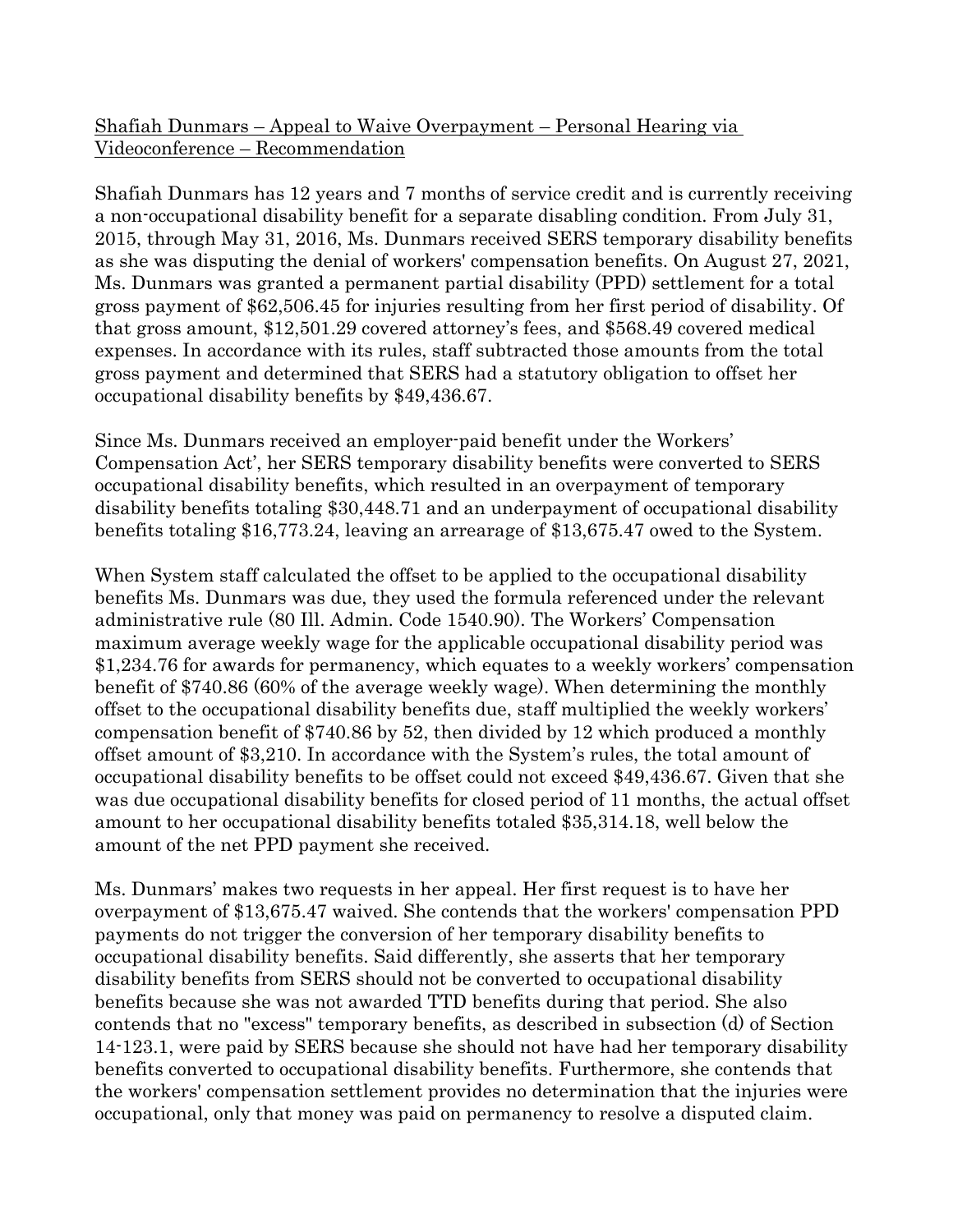Additionally, she contends that her "permanency" situation has created a financial hardship for her and that reimbursing the System by \$13,675.47 will increase that hardship.

In the alternative, Ms. Dunmars requests to have her overpayment of \$13,675.47 reduced by the amount of attorney's fees specified in the settlement, which is \$12,501.29. She points to the System's relevant administrative rule (i.e., 80 Ill. Admin. Code  $1540.90(a)(5)$  as the justification for this reduction. It is noted that when staff determined the maximum amount to be offset from her occupational disability benefits, it factored in the subtraction of those attorney's fees as identified in the determination of the net PPD settlement amount of\$49,436.67, which also represents the maximum offset amount as provided under the SERS plan design.

After hearing Ms. Dunmars and her attorney present her appeal at their December 2021 meeting, the Committee decided to refer the case to external counsel for a recommendation.

Attorney Evans presented Recommendation No. 2022-2 to deny Ms. Dunmars appeal. Executive Secretary Blair moved to adopt Recommendation No. 2022-2. The motion was seconded by Chairperson Becker and passed unanimously.

### New Business

# Victor Rodriguez – Appeal of Disability Benefit Overpayment Amount and Repayment Terms

Victor Rodriguez worked for the Illinois Department of Transportation. He was injured on the job on May 4, 2019, and filed a Workers' Compensation (WC) claim. His claim was denied, and he appealed this denial by filing an Application for Adjustment of Claim. He then applied for a SERS temporary disability benefit.

Mr. Rodriguez received temporary disability benefits from SERS from May 14, 2019 through May 10, 2020. He returned to work on May 11, 2020.

Mr. Rodriguez won his WC appeal and was awarded TTD payments for part of the period SERS temporary disability benefits were paid. He also received a lump sum settlement; therefore, SERS converted his temporary disability benefits into occupational disability benefits, which created an overpayment.

The conversion for the settlement resulted in an overpayment of \$8,971.76 and the conversion for the TTD payments resulted in an overpayment of \$11,171.41, for a total overpayment of \$20,143.17 owed to SERS.

Mr. Rodriguez is appealing to seek a reduction in the total overpayment, in addition to a reduction in the monthly repayment terms. The reduction is specifically in the amount of \$11,424.74, which was the cost for attorney fees. He is requesting to repay the remaining overpayment in monthly installments of \$300.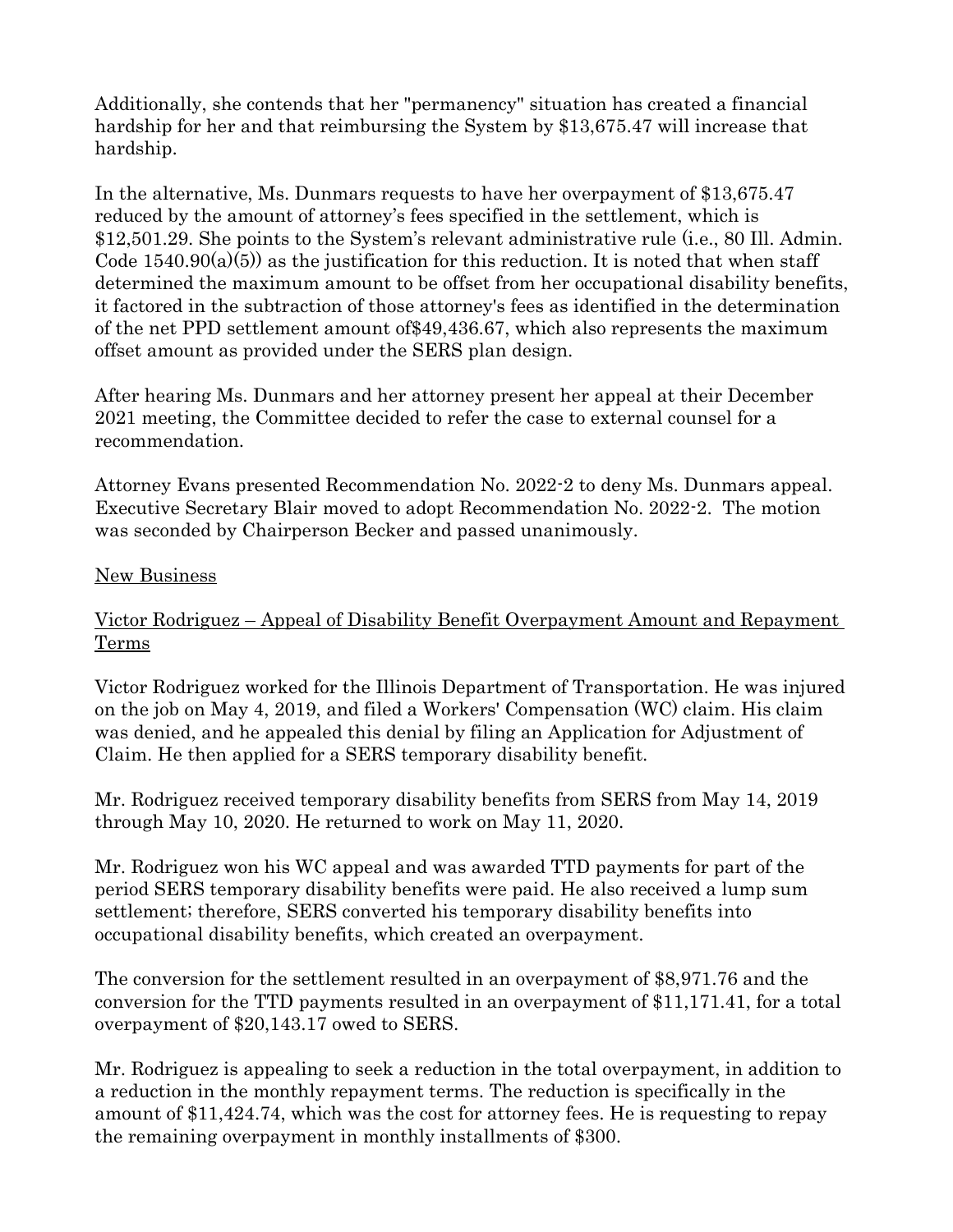Mr. Glaub informed the committee that Mr. Rodriguez had requested to defer his case to their February meeting.

# Nina Watts – Appeal of SSA Award Overpayment Repayment Terms

Nina Watts was approved for a SERS nonoccupational disability benefit effective January 13, 2018.

In October 2021, SERS was notified Ms. Watts was approved for a retroactive Social Security Administration (SSA) disability benefit effective June 1, 2018. The retroactive benefit created an overpayment of SERS disability benefits from June 1, 2018 through December 15, 2019. A notification letter was sent to Ms. Watts on November 3, 2021 to explain the reason for the overpayment and the amount due.

In July 2020, Ms. Watts appealed to reduce the repayment terms of an overpayment that resulted from untimely notification of her return to work in December 2019. The appeal was approved by the Executive Committee in the amount of \$300.00 per month (\$150.00 per pay).

The Overpayment Section is to deduct 20% of the member's gross pay to be applied to the overpayments owed to SERS. Ms. Watts was sent an email on November 10, 2021 explaining the combined total balance and the new required repayment plan amount.

Ms. Watts is an active state employee, and the new repayment amount would pay off the remaining balance in 28 months (2 years, 4 months). Ms. Watts is requesting a payment plan in the amount of \$900.00 per month (\$450.00 per pay), which would repay the overpayment in 54 months (4 years, 6 months).

After reviewing the facts of the case and some discussion, Chairperson Becker moved to approve Ms. Watts' appeal. The motion was seconded by Executive Secretary Blair and passed unanimously.

# Linda Jones – Appeal of SSA Award Overpayment Repayment Terms

Linda Jones was approved for a SERS nonoccupational disability benefit effective January 13, 2011.

In November 2014, SERS was notified Ms. Jones was approved for a retroactive Social Security Administration (SSA) disability benefit effective June 1, 2011. The retroactive benefit created an overpayment of SERS disability benefits from June 1, 2011 through September 30, 2013.

The overpayment due is in accordance with Section 14-125 of the Illinois Pension Code. SERS sent Ms. Jones a notification letter on December 3, 2014 explaining the calculation of the overpayment and the amount due.

A repayment contract was signed by Ms. Jones on February 5, 2015 agreeing to pay the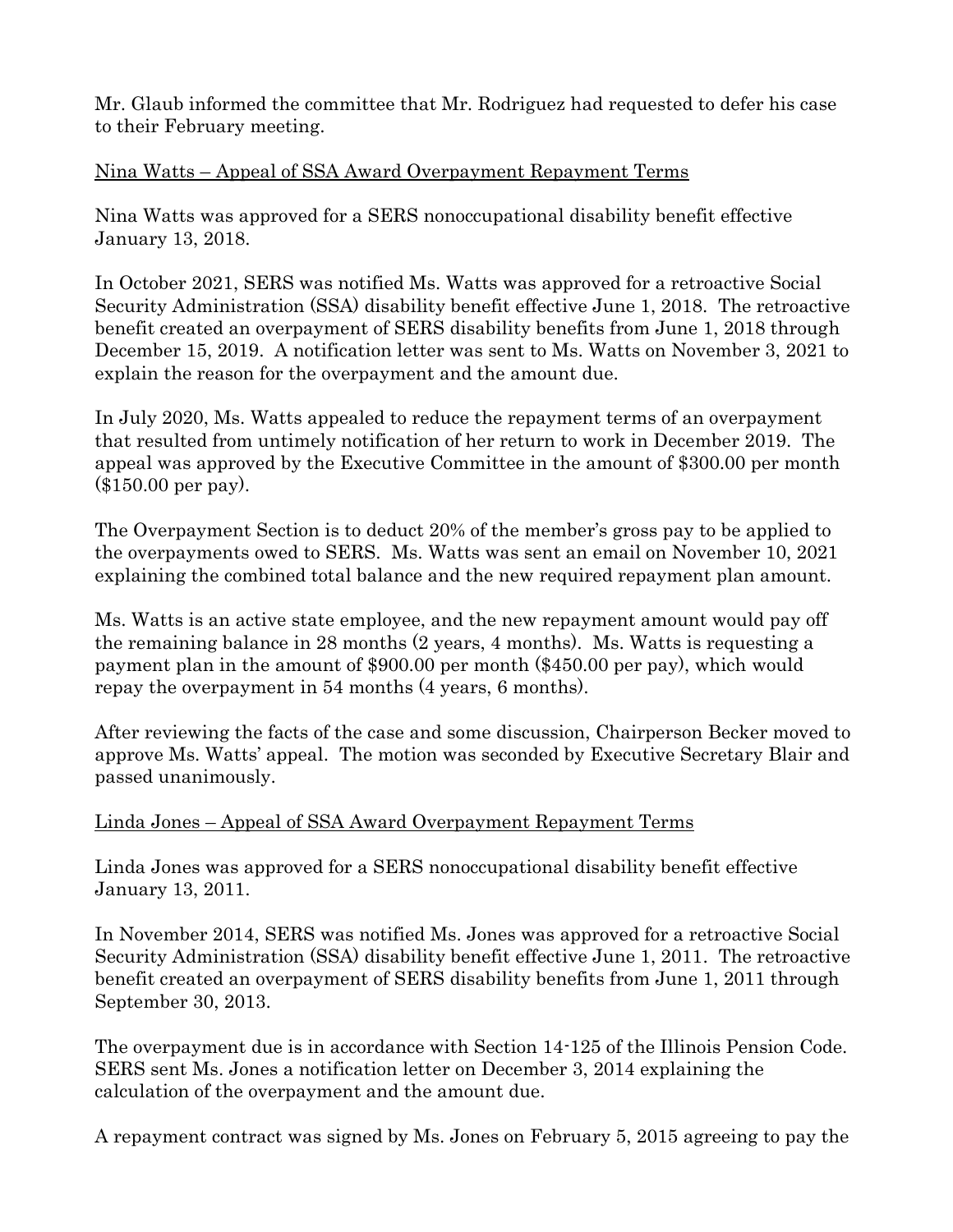amount of \$200.00 per month to SERS. The last payment was received in October 2017.

Ms. Jones took a refund of her retirement contributions in February 2018 and the full refund amount was applied to the balance of the overpayment. Repayment letters for the remaining balance were sent on July 31, 2018 and December 10, 2021.

Ms. Jones is not eligible for any future benefits from SERS. She currently receives a monthly benefit from SSA. Under the signed contract repayment plan of \$200.00 per month, the overpayment would be paid in 93 months (7 years, 9 months). Ms. Jones is requesting a payment plan of \$100.00 per month, which would repay the overpayment in 186 months (15 years, 6 months).

Following a review of the case, Executive Secretary Blair moved to deny Ms. Jones' request. The motion was seconded by Chairperson Becker and passed unanimously.

## Marisa Kibierrsza, Kara Stefanski and Danielle Stefanski – Appeal to Waive Overpayment of Death Benefits – Deceased Mbr: Daniel Stefanski

Daniel Stefanski retired October 1, 2017 with a Qualified Illinois Domestic Relations Order (QILDRO) on file. Mr. Stefanski had contributions and interest in his retirement account in the amount of \$20,663.18. He died on March 7, 2021. Over the course of his retirement, he received \$9,088.14 in pension payments and the alternate payee received \$9,087.15, resulting in a death benefit payable of \$2,487.89.

When the death benefit was paid, the amount paid to the alternate payee was not considered so it was mistakenly included in the lump sum payouts. This created an overpayment of \$9,087.15 total or \$3,029.05 for each of the three beneficiaries.

All three beneficiaries, Marisa Kibierrsza, Kara Stefanski and Danielle Stefanski are appealing the overpayment.

After discussing the facts of the case, Executive Secretary Blair moved to deny the appeal. The motion was seconded by Chairperson Becker and passed unanimously.

# Connie Zuniga – Appeal to Receive COLA Buyout after Retirement

Connie Zuniga retired on April 1, 2020 from a nonoccupational disability benefit. She declined the COLA buyout at retirement.

Ms. Zuniga is appealing to receive the COLA buyout after retirement.

Following a brief discussion of the facts presented, Executive Secretary Blair moved to deny Ms. Zuniga's appeal. The motion was seconded by Chairperson Becker and passed unanimously.

There being no further business to be brought before the Committee, the meeting